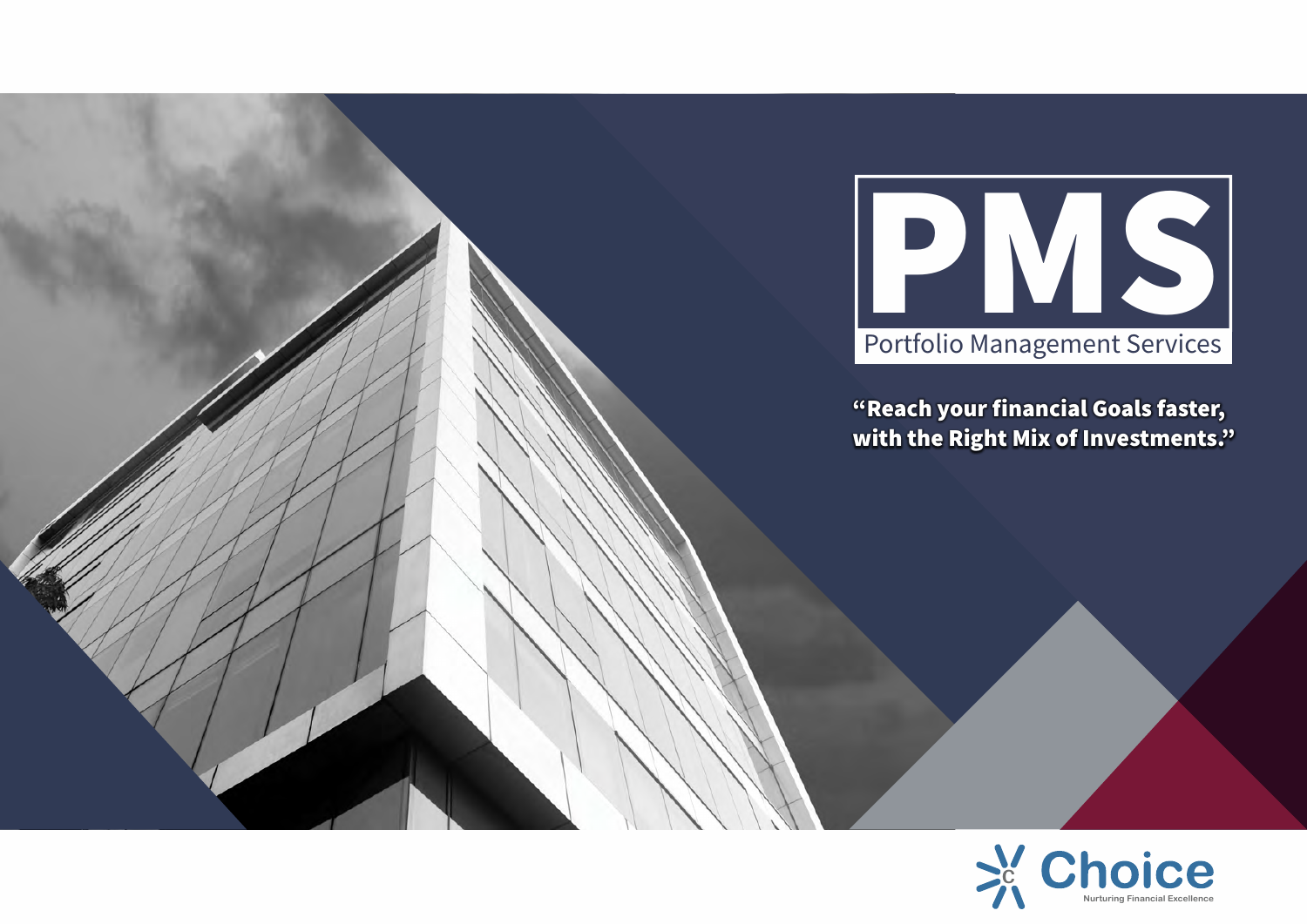# **About Choice**

Choice is a member of NSE, BSE, MCX-SX, MCX, NCDEX and a depository participant with CDSL and is registered with AMFI as a distributor of Mutual Funds. It is also the largest SME market maker in the country. Since beginning Choice has been working towards being a trusted advisor and wealth creator for its clients and not just a pure broking company. From asset allocation support, trading of securities to specialized investment vehicles, Choice offers a range of financial products and services designed to cater to a range of investments needs of its clients.

Choice extensively focuses on research and technology as core areas to shape its growth and improving client satisfaction. It has built a robust infrastructure to meet growing requirements of its clients and to offer time bound delivery of quality services.

We are 1500 entrepreneurs; all inspired by a vision of a world where we create a one stop financial hub & we're a door you should knock when you think of finance! With a robust presence across Equity & commodity broking, Mutual Fund Distribution, Retail Loans, Insurance Broking, Management Consulting, Investment Banking, Infrastructure Consulting & IT Solutions – Choice Group is committed to serve end to end financial services of Corporates & Retail Clients.

# **Portfolio Management Services**

At Choice, our Portfolio Management Services are highly customized to cater to your needs, and enable you to achieve your financial goals.

Our prime focus is to create wealth for the clients & our expertise in the areas of extensive research, highly qualified investment team and a rich experience of over 2 decades in the financial services space, enables us to achieve this goal for you.

We manage existing portfolios as well as build new distinct portfolios for you based on your investment objectives and risk appetite, for which we offer a wide range of strategies including some focused thematic strategies, which aim at maximizing the investors wealth while making investments in diversified sectors which have a potential to grow at a faster pace, with a sustainable management & corporate governance standards.

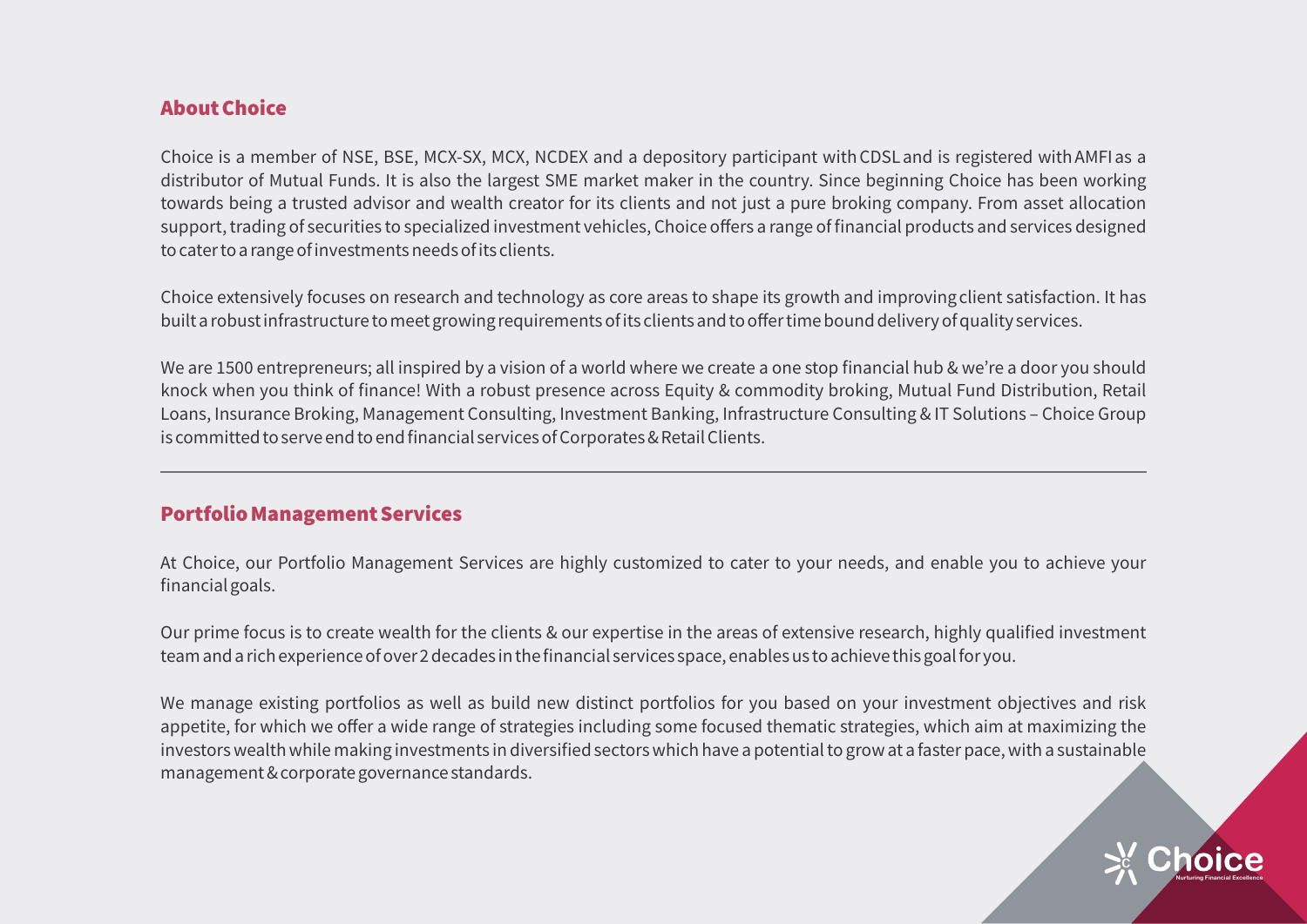**01**

Experienced & Professional Fund Management **02**

High level of Transparency **03**

**Finely Crafted** Investment Philosophy

**04**

Exhaustive In – house Research Desk

**07**

Quality selection of stocks, with balanced diversification



Timely review of Fund performance



Devoted Relationship Manager for a Client

# **CHOICE PMS OFFERS YOU -**

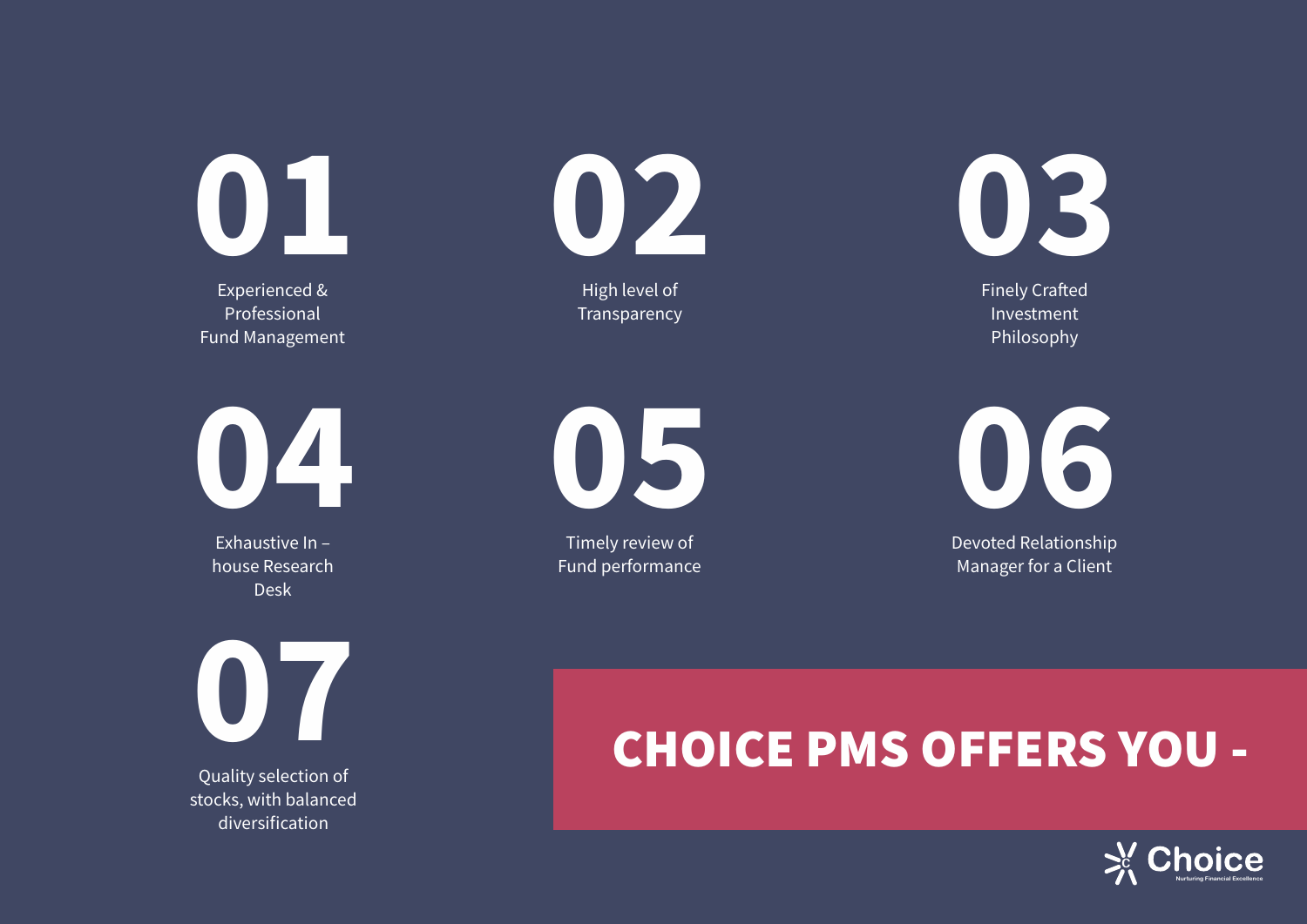

#### **MR. SUNDAR SANMUKHANI**

# OUR FUND **MANAGER**

With the fund managers with decades of experience in the capital markets, they posses a name of repute & the results our investors can truly bank upon!

Mr. Sundar Sanmukhani is a fellow member of the Institute of Chartered Accountants of India (ICAI). With more than 32 years of experience in the field of Financial Industry and Consultancy, he has an expertise in several areas like Investment Banking, Taxation, Financial Consultancy regarding Merger and Acquisitions. Apart from the above mentioned accomplishments he also has articulacy in the field of Wealth Creation and Business Valuation.

Currently he is heading the Equity Fundamental Research team at Choice Equity Broking Private Limited for the last 4 years with a team of over 12-15 research analysts responsible for research in various sectors such as BFSI, Power & Steel, IT, Pharmaceutical, logistics, Infrastructure etc. The team has provided excellent reports on many multibagger stocks and undertaken extensive research in many industries under his supervision and guidance.

Fundamental team at choice has issued 2-3 times "dynamic portfolio" (10 selected stock for investment at a particular time for different time frames) for its clients, which has outperformed and given 30-40 % returns in a suggested period.

Previously, he served as an Independent Financial Consultant for a period of over 22 years, finally moving on to become a partner in S K Patodia & Associates in the year 2008, a renowned Chartered Accountants Firm, based in Mumbai, having pan India presence.

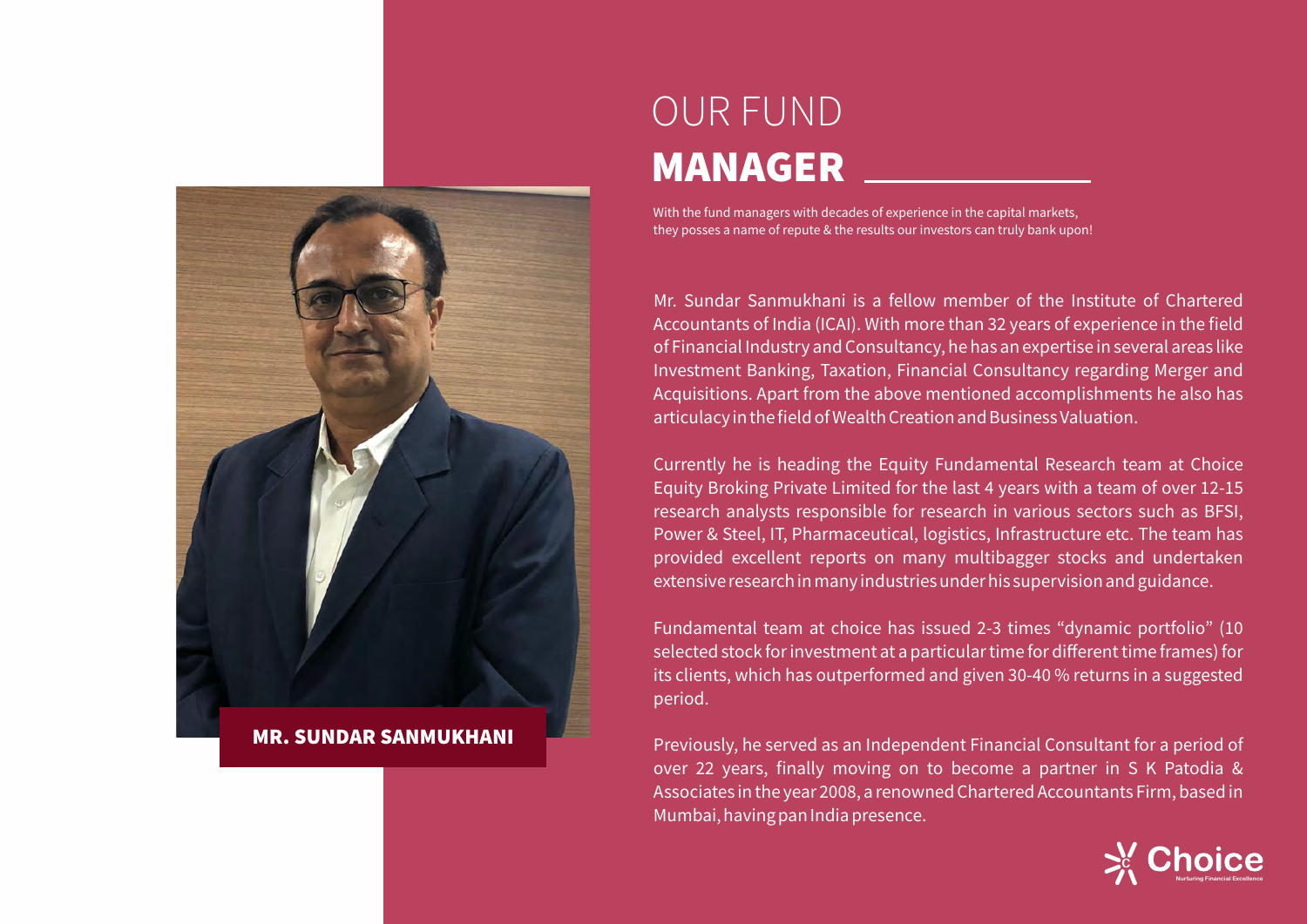# **ONE STOP FINANCIAL HUB** FOR ALL YOUR INVESTMENT NEEDS



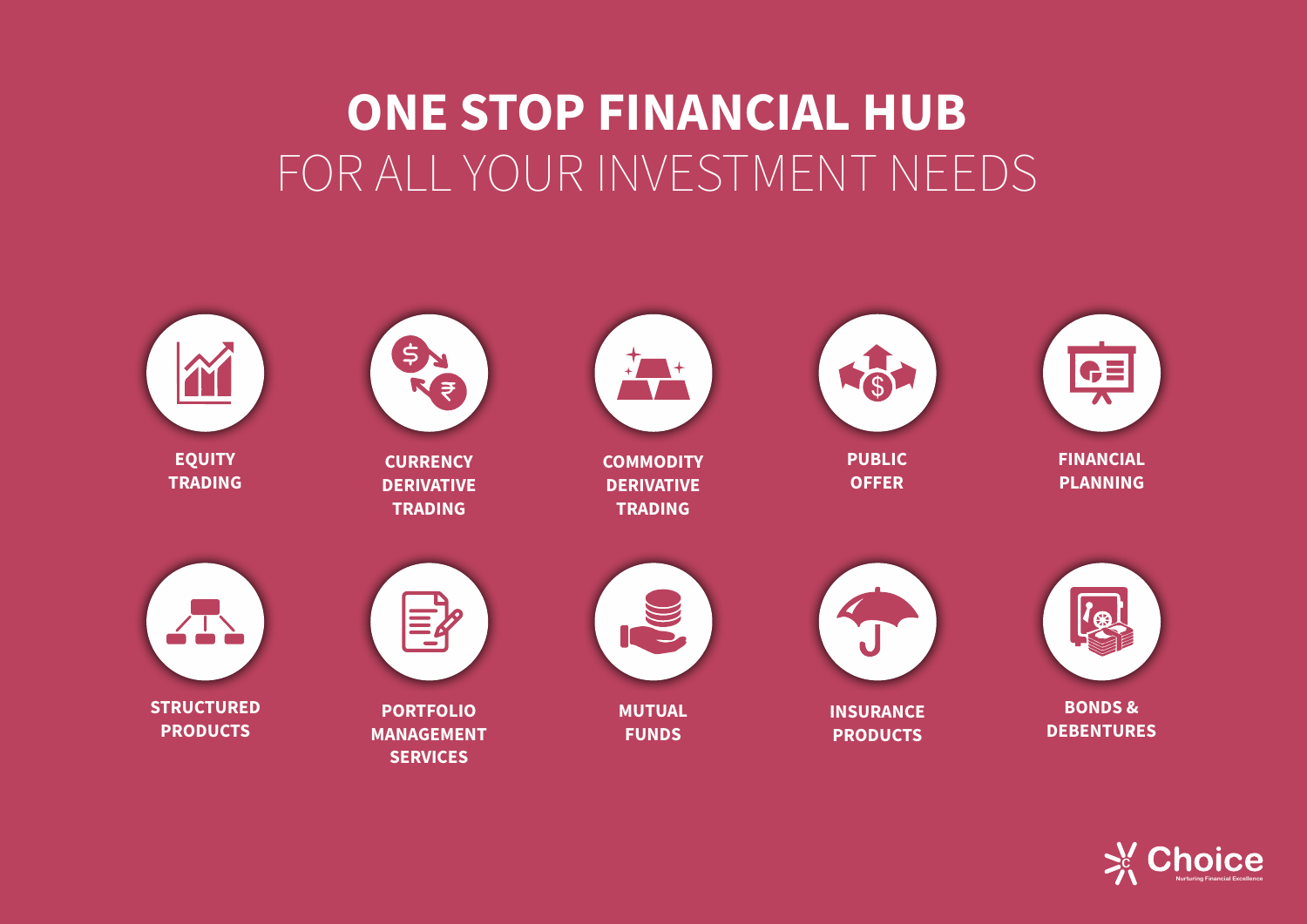# **NEW INDIA STRATEGY**

# **Fund Managed by: Mr. Sundar Sanmukhani**

# **IRADE Naye Bharat Ke!**

India has become a favourable investment destination in the world on the back of following factors:

- $\rightarrow$  Progress on policy front improving business environment
- 4 Stable macro-economic fundamentals.
- 4 Huge market size & demographic dividend
- 4 Low political uncertainties and less sensitivity towards the global market.
	- 1. A distinct stamp is being placed on India as structural change has occurred across various dimensions. Implementation of favourable initiatives such as GST, IBC, RERA, DBT and demonetization has made structural changes in economy which would not only yield result in the form of high quality economic growth but generate adequate employment in the long term.
	- 2. Economic reforms have given impetus to India's new mantra for success 'IRADE'

 **(Infrastructure, Rural Consumption/ Renewable Energy, Affordable Housing, Digitalization and Emerging Businesses)**; will flourish more industrial avenues making "New India" unrivalled.

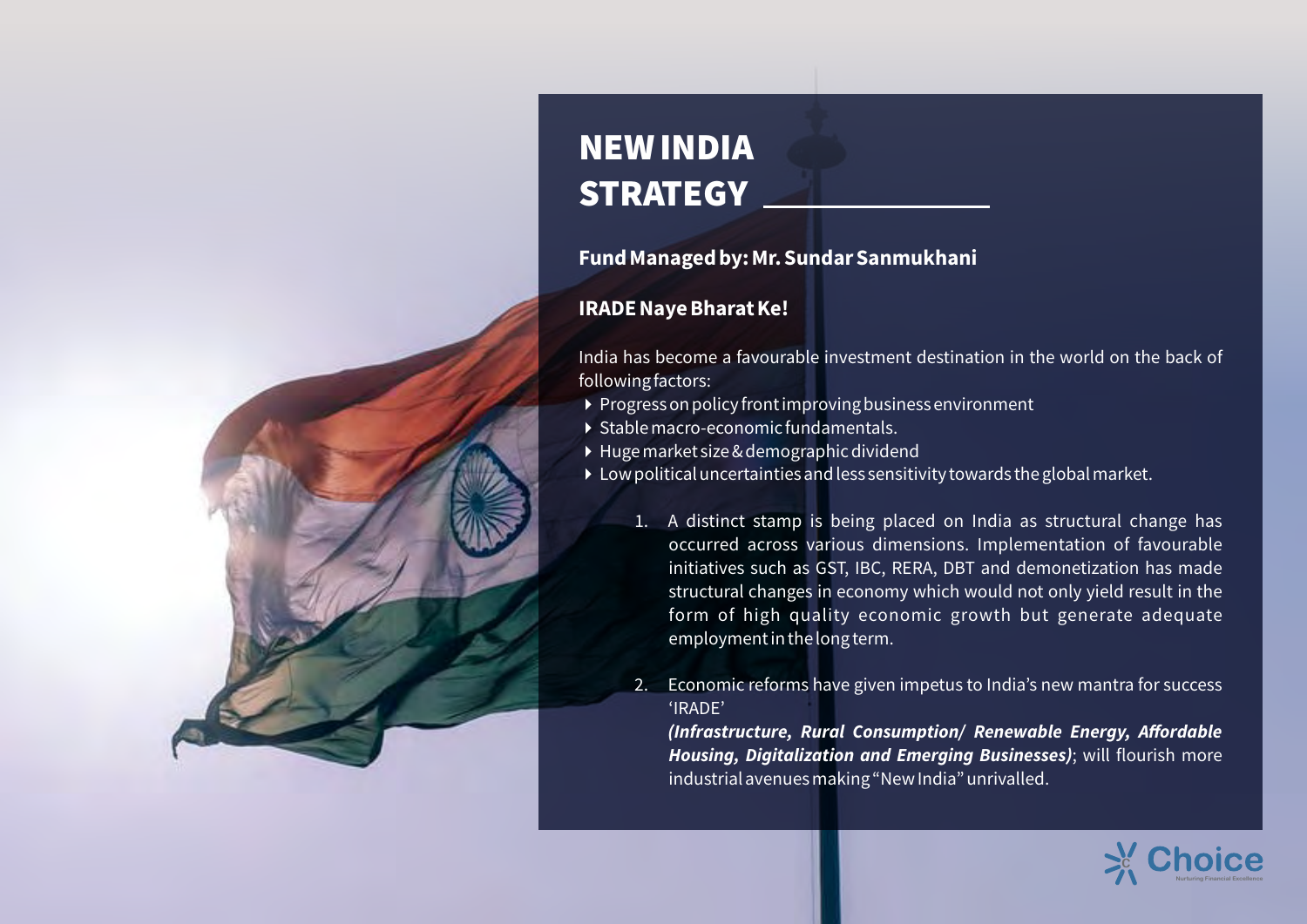#### **INFRASTRUCTURE**



The government has set an ambitious target of awarding 50,000 KMs of highway projects in the next two years, surpassing the cumulative road length awarded in the last 5 years.

- The overall pace of construction has increased with an average construction of 25.21 KM per day compared to 22.55 KM per day in FY17.
- Under the smart city programmed, to modernize 100 cities with a planned investment of around Rs. 480bn.
- Contribution of smart city to GDP expected to rise to 10-12% by 2022.

#### **RURAL CONSUMPTION & RENEWABLE ENERGY**

- To construct 10mn homes in rural India with investment of Rs. 81,975cr.
- FMCG in rural India to increase at a CAGR of 17.41% by 2025
- Increased focus on financial institution to remit credit facility.
- Rapid internet penetration in Tier2-3 cities.



### **AFFORDABLE HOUSING**

- To build 20mn homes by 2022 and 10mn homes by 2019.
- Affordable housing finance is expected to touch Rs. 6tn by 2022.



## **DIGITAL INDIA**

- Indian internet industry expected to double by 2020
- Indian e -commerce market expected to reach US\$ 200 billion by 2026
- Digital payments industry to grow 10x to \$500bn by 2020.



### **EMERGING BUSINESS**

- India is witnessing changes that have never been seen before in the history such as the public listing of the Insurance Companies.
- India's insurance market is expected to quadruple in size over the next 10 years from its current size of \$60 billion. • The asset management industry is expected to growth nearly 5x by 2025.



# **Time Horizon:** Long term



# **Risk Appetite:** Moderate

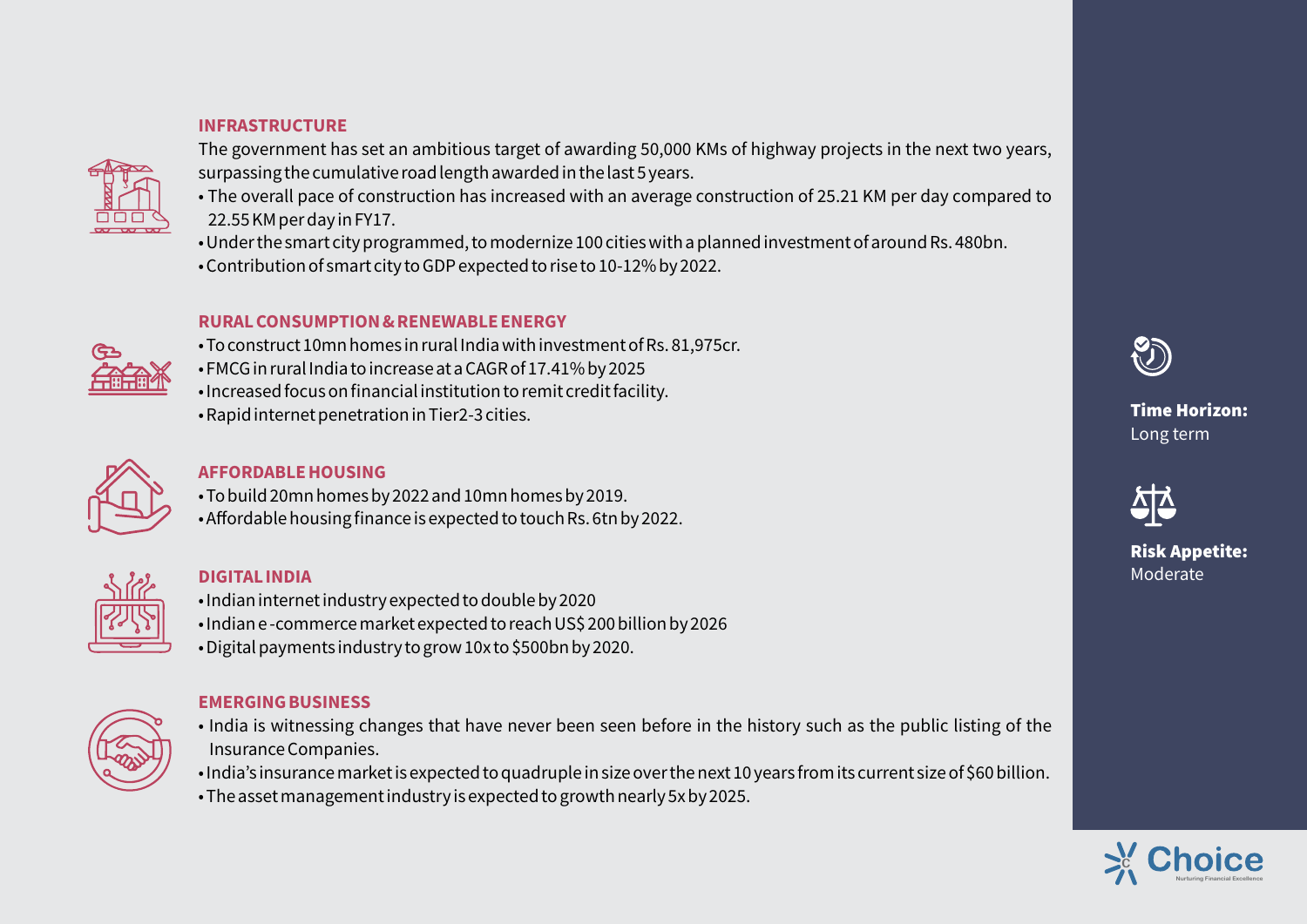# **IDEAL VALUATION STRATEGY**

# **Fund Managed by: Mr. Sundar Sanmukhani**

### **PRESENTING THE 'IDEAL VALUATION STRATEGY'**

The Ideal Valuation Strategy aims to create wealth by the long term compounding effect on investments done in:-

- ▶ Good Business
- ▶ Good Management
- ▶ Good Valuations

We seek to capitalize the opportunities that come up in the emotionally driven markets, which lead some very fundamentally strong companies to trade at a considerable discount than its intrinsic value.

Our strategy is to buy the undervalued stocks, or simply the stocks at a price much lower than its fair price, irrespective of the market movements.

The big market whales and the mammoths of value investing, including Warren Buffet, have argued that the essence of value investing is buying stocks below its intrinsic value.



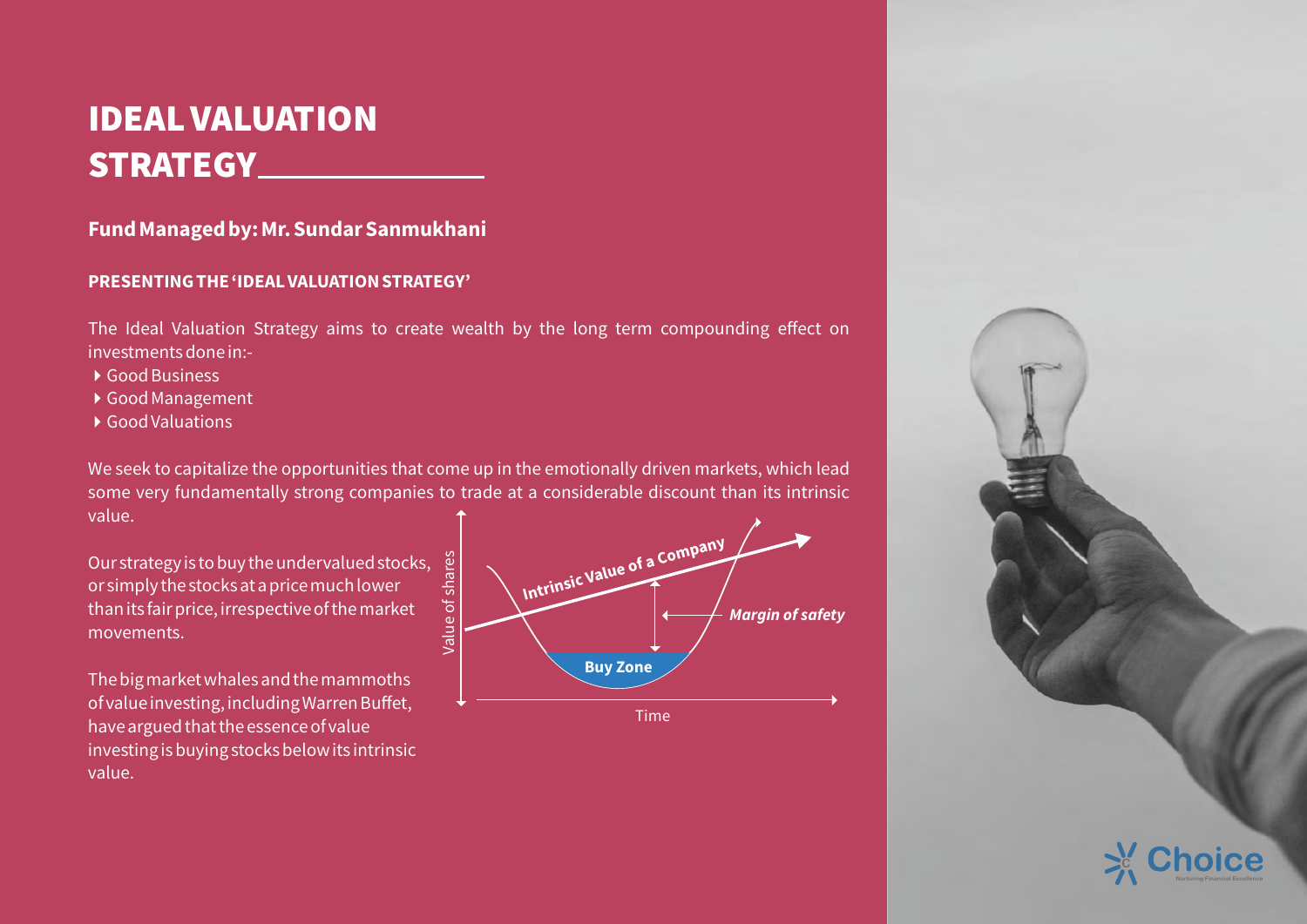#### **But If It Is That Simple, Why most people fail while investing in value stocks?**

# **"It's simple; but not easy"**

Most of the people feel value investing is just about buying a good business at a fair price. But most of these investors fail, when:-

#### **a. They do not stick to their guns.**

 Negative price action and unflattering media reports can make value investors second guess their decisions. Therefore, a passive strategy when it comes to picking value stocks may be more beneficial than an active one. If you are going to attempt value investing, you need to have the long time horizon and the discipline required to stick with it. After all, a cheap stock can get even cheaper and stay that way for years.

#### **b. Watch for value traps**

 Weak fundamentals can make certain stocks cheap for a reason. For example, a stock may deserve a lower price-to-earnings ratio if the company's business is riskier, it has less attractive growth prospects, or it has a lower dividend payout ratio. Company specific accounting issues can also make stocks look artificially cheap. Having a deep understanding of the fundamental factors and accounting issues that affect relative valuations will help you separate a value stock from a value trap.

#### **c. Don't over diversify**

 The art of proper diversification is a balancing act between investment strategy, risk tolerance, time horizon, transaction costs and the degree of certainty surrounding an investments value. Simple diversification will complement a valuedriven, margin-of-safety investing principle and help you smooth out the effects of changes in stock price momentum. Also, if you already have a portfolio concentrated in growth stocks, implicating a value investing strategy as a small part of that portfolio is a great way to diversify and potentially boost long term returns.

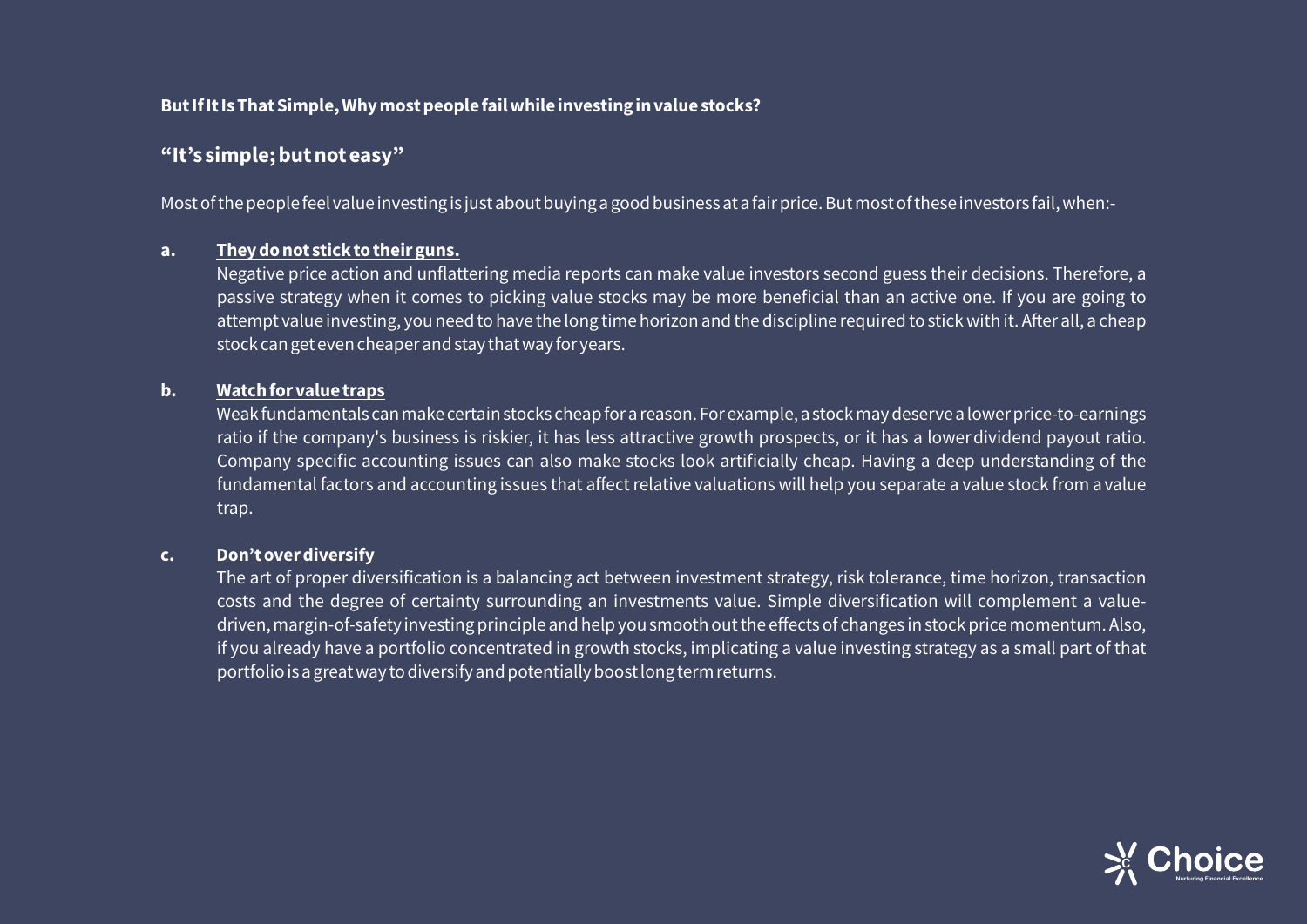



Long term Conservative



**Time Horizon: Risk Appetite:**

#### **So don't stumble on these obstacles while in the process of wealth creation.**

### **Choose to be wise; choose 'CHOICE'**

The moderate approach, through our 'IDEAL VALUATION STRATEGY' helps you appreciate your capital, over a given period of time, with an apt combination of a risk averse & also a moderate risk portfolio.

- Ideal Valuation Strategy (IVS) is based on the emphasis on both value as well as growth investing. Under this strategy, we find the businesses which are fundamentally strong and available at reasonable valuation. We believe that a business can trade at higher multiple but it's underlying fundamentals must justify this. Thereby a company is studied both from quantitative as well as qualitative fronts in order to find fundamental strength of the business.
- 4 Under quantitative analysis, we do rigorous historical financial analysis of the companies through focusing on key ratios relating to growth, margins and returns. We have customized our quantitative approach in the way that any business which shows sustained improvement in key performance parameters comes in selection criteria.
- $\blacktriangleright$  In qualitative analysis, we strategically study the company and focus would remain on understanding business model, products and services analysis, inter-firm comparison based on SWOT, corporate government standards and promoters zeal to growth and stability.

**MAKE USE OF OUR EXPERTISE & EXTENSIVE RESEARCH FOR BECOMING A TRENDSETTER IN INVESTING, as we bring to you some of the best fund managers in the industry with an exceptional investment performance and unparalleled knowledge of the capital markets which comes with their 2 decade long experience in the financial services domain.**

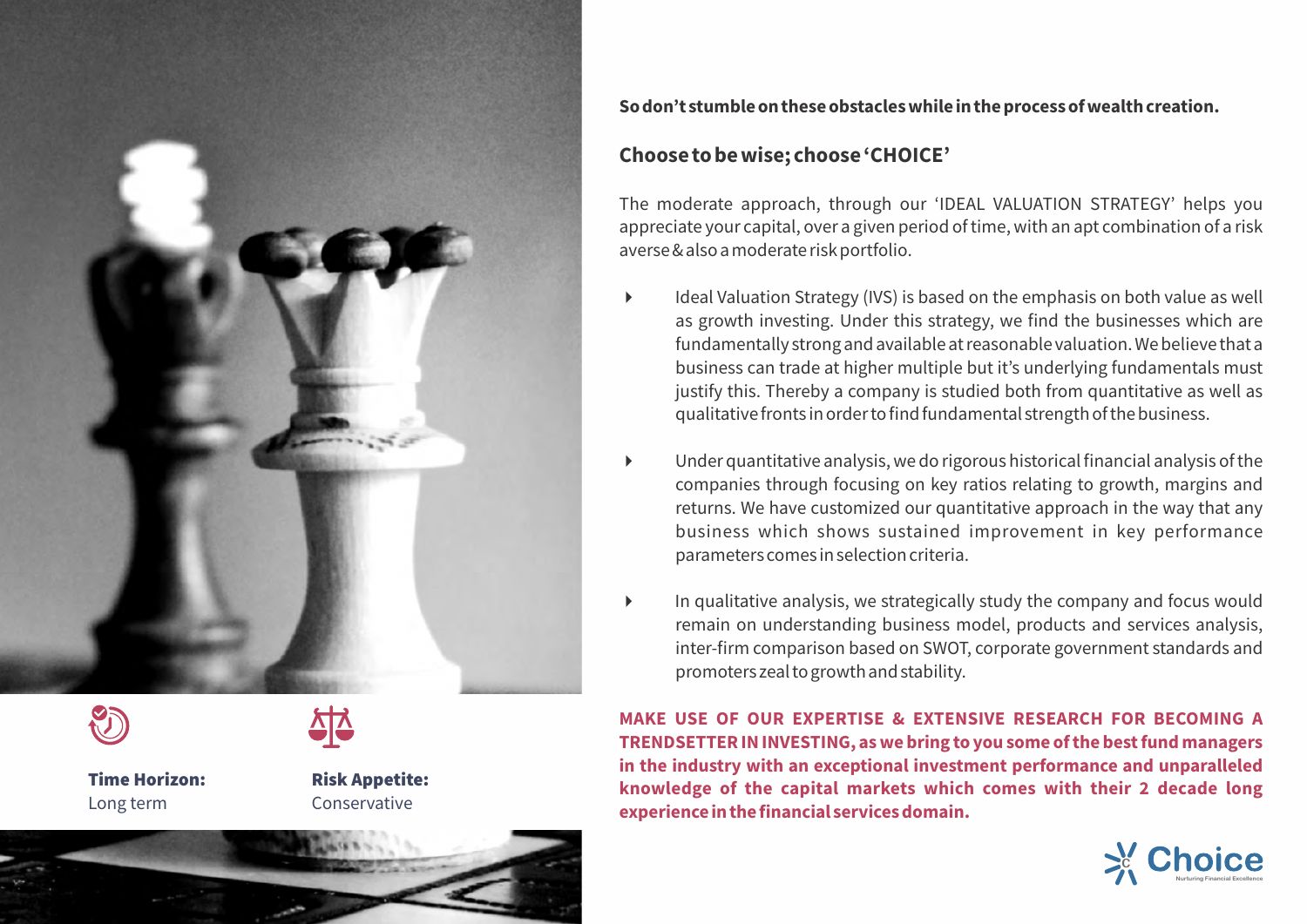

# **1 EXPENSE STRUCTURE**

| Sr.           | <b>Nature of Fee</b>                                            | <b>Charges</b>            |
|---------------|-----------------------------------------------------------------|---------------------------|
| <b>No</b>     |                                                                 |                           |
|               | Portfolio Management Fees on the Assets Under                   | 1.50%                     |
|               | Management (AUM) - annualised payable quarterly                 |                           |
| $\mathcal{P}$ | <b>Hurdle Rate</b>                                              | 15%                       |
| 3             | Performance based fees                                          |                           |
|               | Profit sharing % above the hurdle rate                          | 15% of Incremental profit |
| 4             | Exit Load :-                                                    |                           |
|               | Exit Load on the amount redeemed within 1 year                  | 2%                        |
| Ϊi            | Exit Load on the amount redeemed between 1 and 2 years          | $1\%$                     |
| iii           | Exit Load on the amount redeemed beyond 2 years NIL             |                           |
| 5             | Custody charges, DP charges, brokerage & transaction costs,     | On actual basis as        |
|               | registrar fee, certification & professional charges, incidental | percentage of AUM         |
|               | expenses, etc.                                                  |                           |
| 6             | GST and other statutory levies as per the law                   | As applicable             |